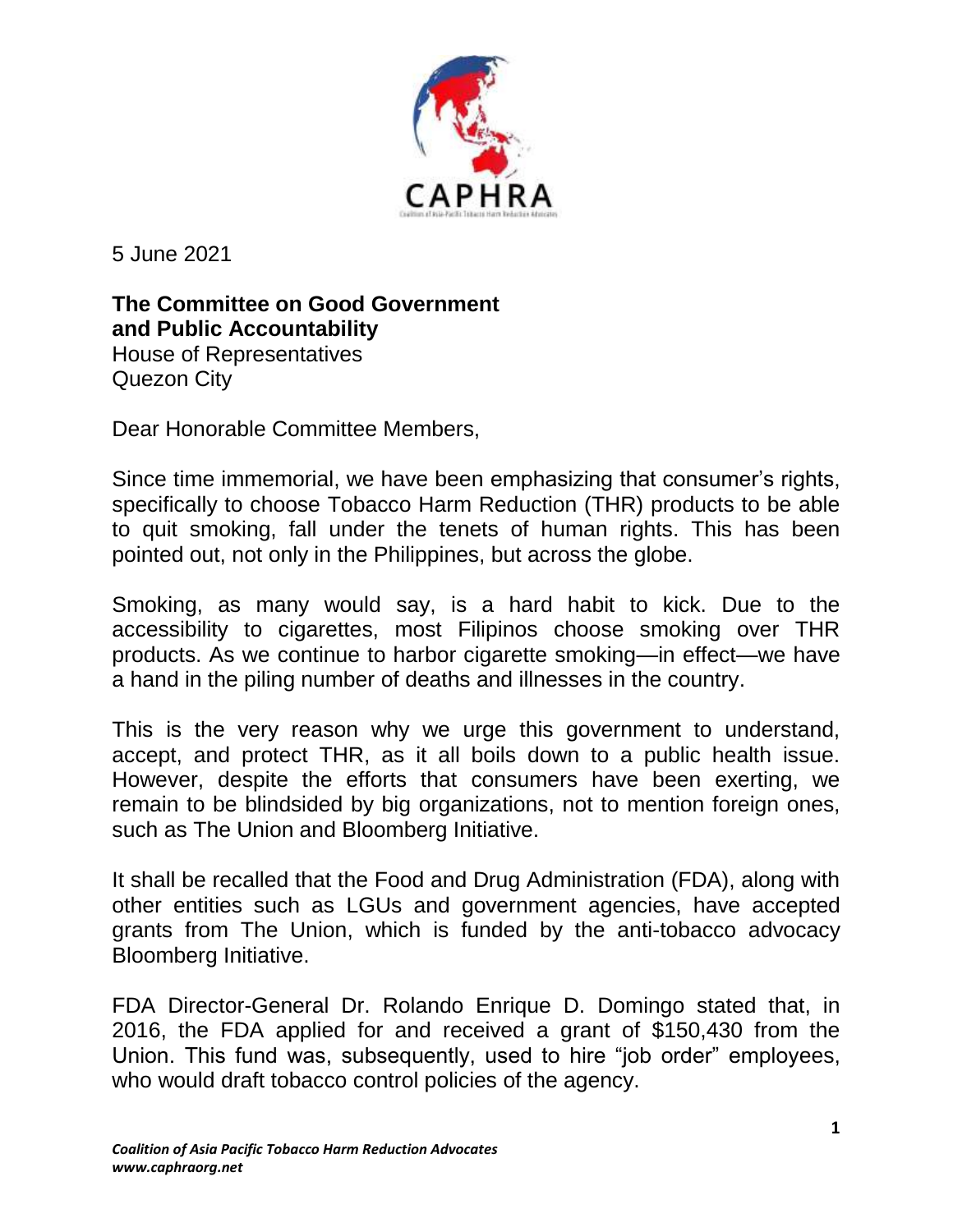

While the FDA has vehemently denied bias and partiality during the deliberation conducted on 16 March 2021, majority of the members of this Committee has probed into this issue. It is glaring that a regulatory agency, i.e., the FDA, has deviated from its own mandate. It is the FDA's duty to ensure the safety, efficacy or quality of health products which include but are not limited to food, drugs, and consumer products. Yet, despite public knowledge on The Union and Bloomberg Initiative's antagonistic advocacy, the FDA continued to apply for the grant—and even use such awarded grant for the benefit of The Union and Bloomberg Initiative, *ala quid pro quo.*

It begs the question, is the FDA at the service of The Union and Bloomberg Initiative? Or of Filipinos who are trying to quit smoking and are hoping to do this by choosing THR products?

The answer remains to be unknown.

The FDA's, along with the other entities' association with The Union and Bloomberg Initiative taints their reputation as well as their obligation to Filipinos—more specifically, Filipinos who are trying to quit smoking through THR products.

With the recent passage of House Bill No. 9007, or the proposed "Non-Combustible Nicotine Delivery Systems Regulation Act", it is even more imperative now to inquire into the questionable receipt of private funding by the FDA and other government agencies and institutions, in exchange for the issuance of specific and pre-defined policies directed against a legitimate industry under Philippine laws. This receipt of private funding from The Union and Bloomberg Initiative clearly casts a doubt on the agencies' regard for consumer rights and welfare.

A conflict of interest is present since Bloomberg Initiative is known to be disbursing millions of dollars around the world to demonize vaping without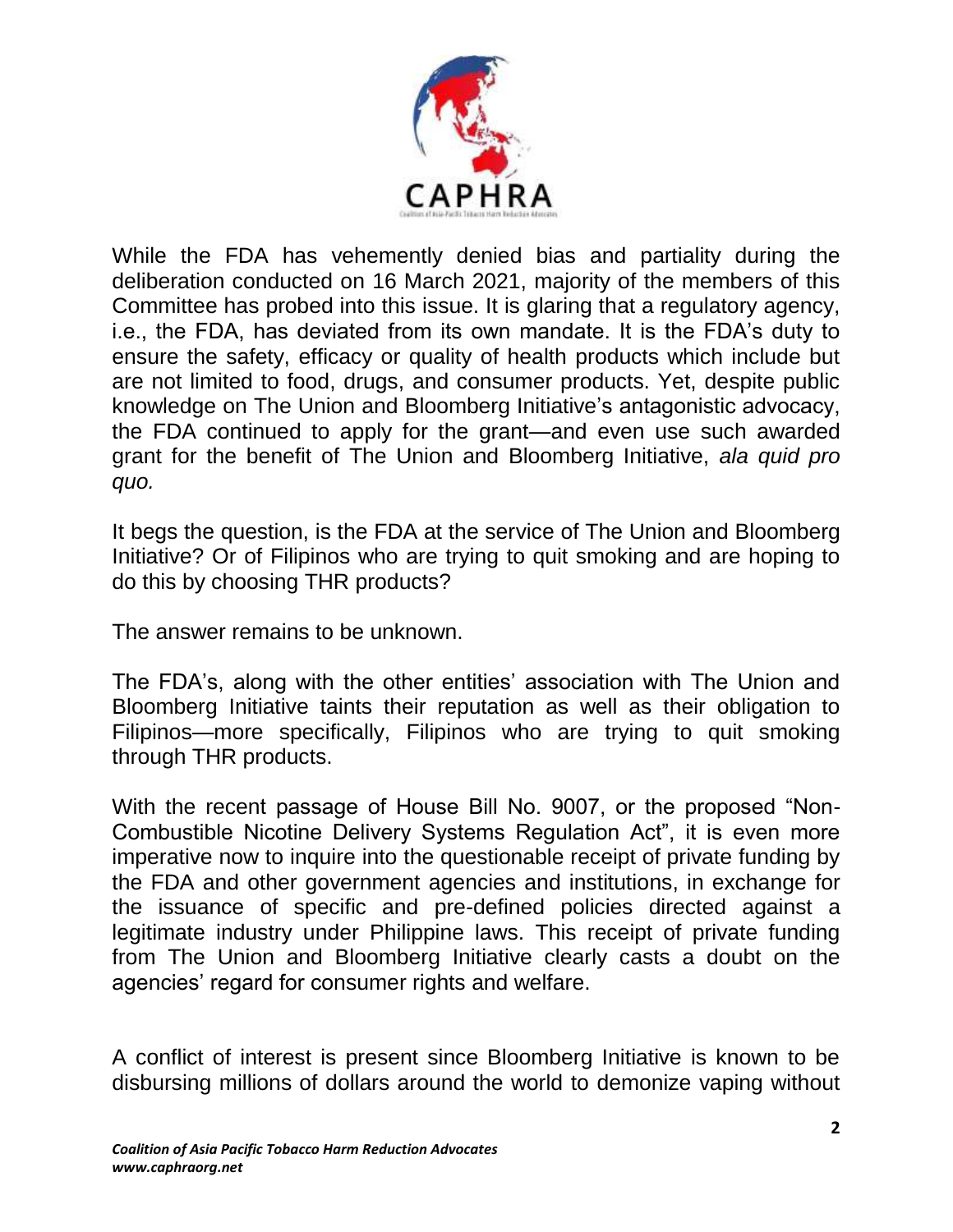

the benefit of any scientific validation. In its acceptance of grants, the FDA has taken upon itself to subject e-cigarettes and HTPs to the most strict regulations despite the lack of any meaningful discussions.

To reiterate, LMICs are deliberately being targeted by these grants due to its dire need of funds to implement effective public health programs. This makes LMICs particularly vulnerable and often fall prey to grant-for-policy schemes, such as in this case of FDA. Consequently, Filipino consumers' rights to choose better products for their health is compromised.

The FDA, being a government agency, is obligated to recognize and respect Filipino consumers' rights. However, instead of doing this, the FDA, in accepting grants from The Union and Bloomberg Initiative, has violated Filipino consumers' rights—quite the opposite from what the Constitution also mandates government agencies, i.e., public officers and employees must, at all times, be accountable to the people, serve them with utmost responsibility, integrity, loyalty, and efficiency; act with patriotism and justice, and lead modest lives.

Under present Philippine laws, public officials and employees are prohibited from soliciting or accepting, directly or indirectly, any gift, gratuity, favor, entertainment, loan or anything of monetary value from any person in the course of their official duties or in connection with any operation being regulated by, or any transaction which may be affected by the functions of their office. It cannot be gainsaid that the funds received by the FDA from anti-vaping groups is aimed to jeopardize its treatment of THR products, such as e-cigarettes and HTPs.

We are grateful that this questionable funding remains to be under the microscope and we strongly urge this Committee to continue its utmost efforts into probing an evident conflict of interest concerning the FDA and other agencies and institutions.